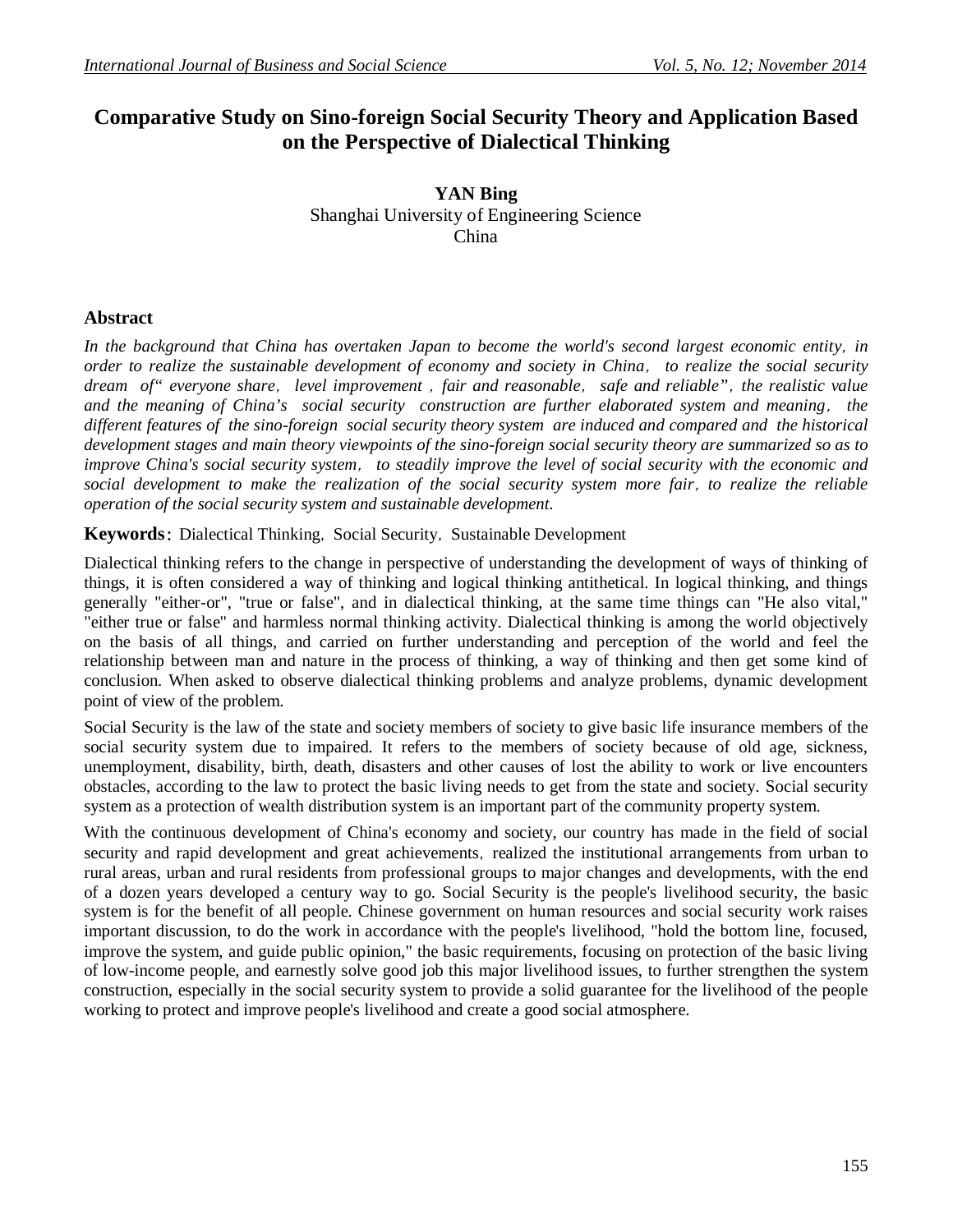| Part of the country and welfare insurance coverage country GNP growth rate comparison |                         |       |         |                       |         |         |  |
|---------------------------------------------------------------------------------------|-------------------------|-------|---------|-----------------------|---------|---------|--|
| Type                                                                                  | <b>Insurance Nation</b> |       |         | Welfare state country |         |         |  |
| Year                                                                                  | <b>USA</b>              | Japan | Germany | Sweden                | Denmark | England |  |
| 1983                                                                                  | 3.6                     | 3.2   | 1.8     | 2.4                   |         | 3.4     |  |
| 1984                                                                                  | 6.4                     | 5.1   |         | 3.4                   | 3.4     |         |  |
| 1985                                                                                  | 2.7                     | 4.5   | 2.5     | 2.3                   | 3.8     | 3.5     |  |
| 1986                                                                                  | 2.75                    | 2.25  | 2.75    | 2.25                  | 2.75    | 2.25    |  |
| 1987                                                                                  |                         | 2.75  |         | 1.25                  | 0.5     | 2.15    |  |

During the study of the application of the social security system, we used dialectical perspective to the issue, by the social security system from the content and direction of reform in different countries at different times, and foreign social security measures for comparative analysis against our existing situation and problems, and propose measures to improve the feasibility of sustainable development proposals.

| 80 years of the 20th century, Germany, Japan, the United States paid the rate of change |                              |      |      |                             |      |      |                          |      |      |
|-----------------------------------------------------------------------------------------|------------------------------|------|------|-----------------------------|------|------|--------------------------|------|------|
|                                                                                         | Individual contribution rate |      |      | Corporate contribution rate |      |      | Total contribution rates |      |      |
| <b>State</b>                                                                            | 1980                         | 1984 | 1988 | 1980                        | 1984 | 1988 | 1980                     | 1984 | 1988 |
| Germany                                                                                 | 14.2                         | 15.7 | 18.4 | 13.0                        | 14.0 | 19.1 | 27.2                     | 29.8 | 37.5 |
| Japan                                                                                   | 6.6                          | 7.2  | 14.6 | 6.8                         | 7.5  | 14.4 | 13.4                     | 14.7 | 29.0 |
| <b>USA</b>                                                                              | 4.8                          | 5.3  | 12.7 | 5.5                         | 5.8  | 17.0 | 10.3                     | 11.1 | 29.0 |

## *1. Comparative Study on Sino-foreign Social Security Theory*

In Western economics, different genres from different angles on Social Security issues have been theoretical explanations, thus forming a Western theory of social security, and to this theory gradually systematized. In China, starting from the feudal era, there is a society for all levels of thinking and practice security.

#### **1.1Western theory of Social Security**

In Western countries, the role of the performance of the law of value, resulted in a market economy in the polarization between rich and poor, and the economic crisis broke out in several social Great Depression. So how to relieve the division between the rich and the poor, how to improve the overall welfare of society from the history of economics has become the focus of Western attention of many economists. In the process of thinking and working on these issues, and a theory of the social security system of the West is gradually formed.

Contemporary Western Social Security began in welfare economics, economic theory, representative of the 1920s produced the national welfare economics of Pigou advocated the implementation of the pension system and unemployment assistance system, the establishment of a social security economic theory of welfare economics . After the"World War II"popular in New England Cambridge school of thought disorder is assigned capitalist crux of all social problems , from improving income distribution demonstrates the necessity of starting the implementation of social security . The mid- 20th century into the 1980s, a new development in Western economics, economic theory of Western Social Security also made new progress. Main features: starting to focus on the relationship between Social Security and from capital accumulation up demonstration impact on macroeconomic equilibrium of social security.

Throughout the evolution of contemporary western social security, the theory is characterized by some certain relationship. The relationship between equity and efficiency is the main content of theoretical research. Expansion and systematic research is a major trend in the theoretical study. Western economic theory of social security is the main guiding theory.

#### **1.2 Theory of Chinese Social Security**

China's social security number of the mankind than in Western countries earlier years, after a long historical process. Storing excess grain as early as the Western Zhou Dynasty , politicians realized harvest , prepare to use the time of food shortages "Famine Year" is necessary for stability in the country . Warehousing system is a kind of relief, as an important policy measures, its uses include: poor relief, support, for the dead, old house guests and so on. And Confucianism is the dominant ideology in ancient China , Datong thinking its advocacy contains a wealth of ideas of social security , which includes compassion, care, help the weak social thought has very deep cultural foundation in ancient China .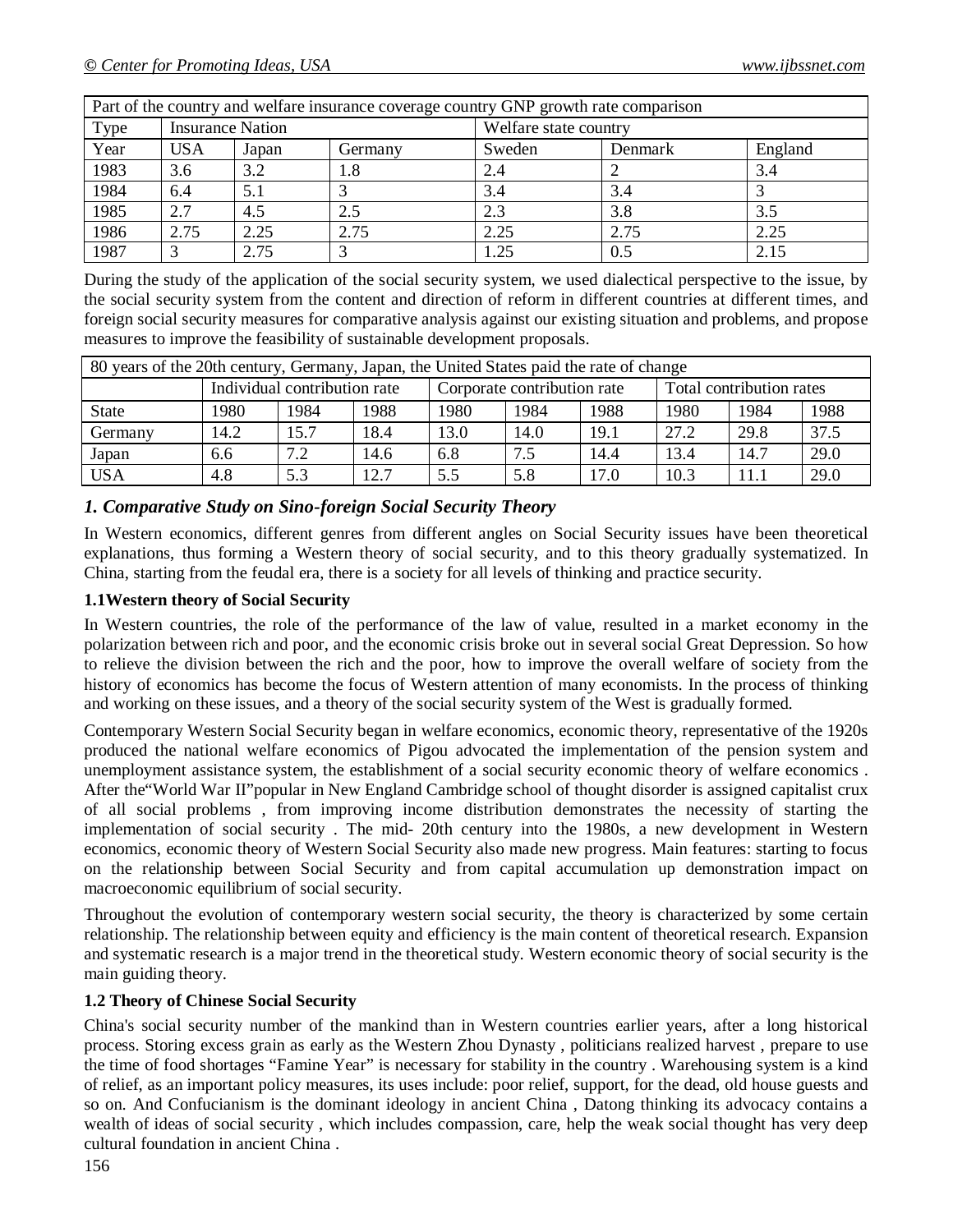In modern times, China's social security theory receives the influence of Western Enlightenment , countries accepted theoretical results in social security , and the destruction of the social security system is not affected in the war could be developed . In the 21st century, the Chinese government has importance for the livelihood of the building , the construction of China's social security system carried forth requirements and construction standards and made a presentation to highlight the social security of the " four new": one from the past " wide coverage " become a " full coverage"; second is from the past " to improve the social security system " into a "comprehensive social security system becomes "; Third, proposed the " integration of urban and rural residents in the basic oldage insurance and basic medical insurance system ."; fourth is proposed " a sound social security handling management system, establish a more convenient and efficient service system ."

## **1.3 Theoretical Similarities and Differences between Chinese and Foreign Social Security**

- 1) The Same Point
- (1) Social stability performance results. Social security and foreign countries are based on the theory relief of poverty, reduce unemployment and increase social welfare of citizens for the purpose.
- (2) A means for the implementation of specific systems. Theory of Social Security and foreign countries based on whatever principle and foundation concrete theories rely on its political system and the implementation can be achieved.
- 2.) Different Points
- (1) Western Social Security Theory emphasis on quantitative research, attention to China's social security system of qualitative research.
- (2) the theoretical importance of Western Social Security checks and balances efficiency and fairness, China's social security system focused on efficiency.
- (3) Western theory and modern social security protection of the modern theory of Chinese society is always in two different political systems and social background.

## **1.4 Theory of Social Security Reference**

- 1) Create a systematic Social Security. From the development and evolution of Western economic theory of social security point of view, has formed a relatively systematic theory and practice of Western Social Security plays a guiding role.
- 2) to establish a fair and efficient balance of Social Security. Configure the traditional power system resources to the center, ignoring the relevance of stabilization system and power system; material resources to the center, ignoring the allocation of human resources.
- 3) Build with Chinese characteristics Social Security. Our country is developing, combined with China's national conditions and characteristics required to pay more attention to the humanities and humanistic expression.

| Growth of medical expenses in major developed countries |                               |           |                        |           |                          |      |      |  |
|---------------------------------------------------------|-------------------------------|-----------|------------------------|-----------|--------------------------|------|------|--|
| <b>State</b>                                            | The growth rate of per capita |           | GDP per capita $(\% )$ |           | Medical expenses in the  |      |      |  |
|                                                         | health care costs $(\% )$     |           |                        |           | proportion of GDP $(\%)$ |      |      |  |
|                                                         | 1980-1992                     | 1990-2000 | 1980-1992              | 1990-2000 | 1980                     | 1990 | 2000 |  |
| Australia                                               | 2.7                           | 3.1       | 1.4                    | 2.4       |                          | 7.8  | 8.3  |  |
| Canada                                                  |                               | 1.8       |                        | 1.7       | 7.1                      | Q    | 9.1  |  |
| France                                                  | 3.6                           | 2.3       | 1.8                    | 1.4       | 7.4                      | 8.6  | 9.5  |  |
| Japan                                                   |                               | 3.9       | 3.2                    | 1.1       | 6.5                      | 5.9  | 7.8  |  |
| <b>UK</b>                                               | 3.6                           | 3.8       | 1.9                    | 1.9       | 5.6                      | 6    | 7.3  |  |
| <b>USA</b>                                              | 5.3                           | 3.2       | 1.9                    | 2.3       | 8.7                      | 11.9 | 13   |  |

Source: OECD Health Data 2001, 2002 Edition

#### *2. Comparative Study on the Application of Social Security System*

Although modern social security system after the establishment of social security expenditure governments showing a rising trend , but early social security spending still has a smaller scale , the impact narrower features. Contrary to the 1929 - 1933 Great Depression and World War II, to promote the formation and further development of the modern social security system .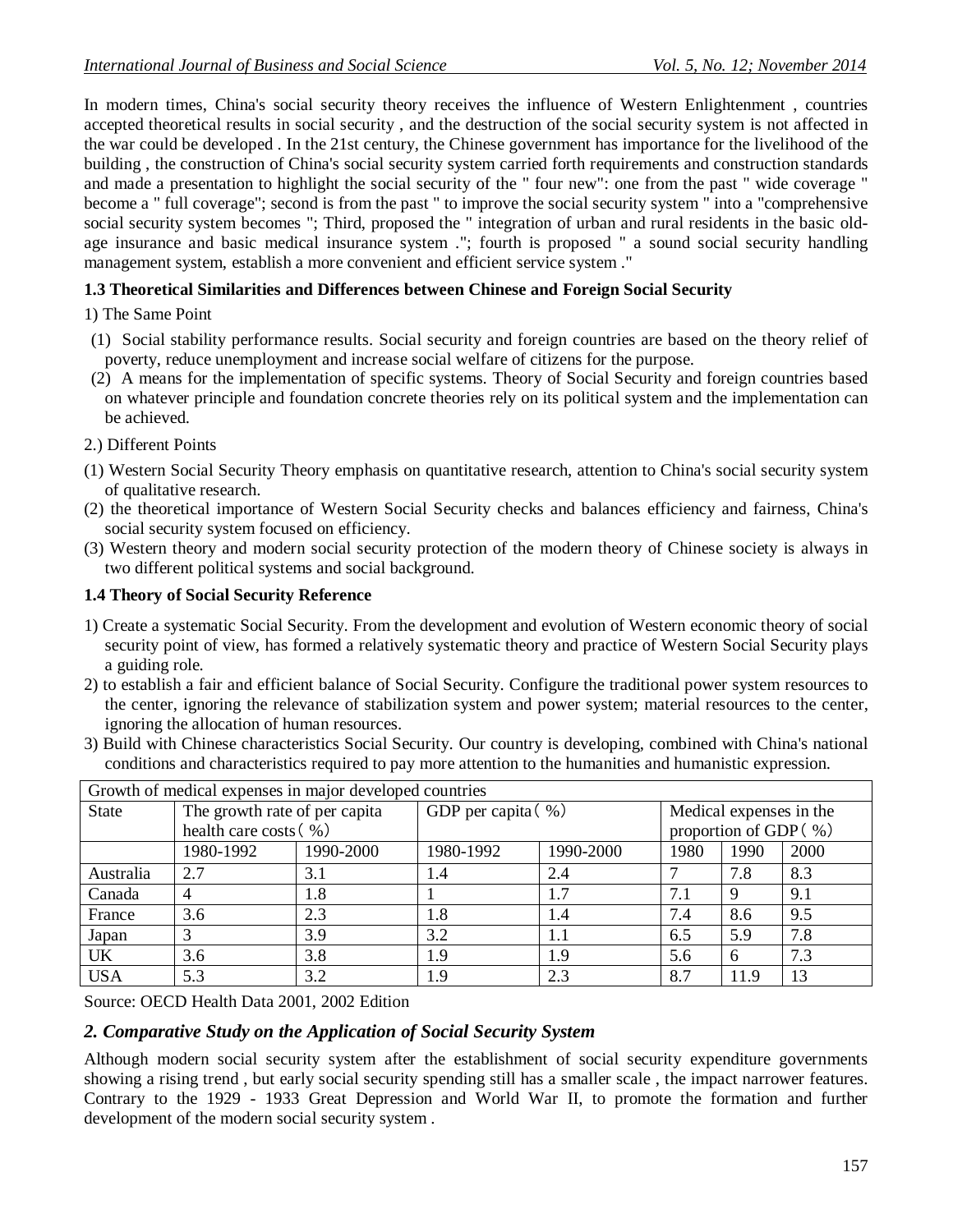The following were the United Kingdom, the United States and China as an example to compare and analyze the formation and financial relations among the social security system.

## **2.1British "Welfare -Type" Social Security System**

Britain's welfare and social security system from the initial build on areas including pension, housing and unemployment. After World War II, the British basically implement a " universal welfare model " of social security system for all citizens of the country to implement universal social welfare programs , all or most of the payment by the state , funds mainly from employees , employers and self -employed persons and other contributions to social insurance and financial funding from the Government . This is a cover of "cradle to grave" , including the retirement pension insurance, unemployment insurance and employment services , work injury insurance, maternity insurance, social benefits and social services , social assistance, universal health care , free education and other social security regime.

## **2.2United States ' Traditional Safeguard "The Social Security System**

Formation time of modern social security system in the United States relatively late. 1929 - After the 1933 Great Depression, with the "New Deal " in the implementation of some of the modern social security measures have been implemented . In 1965, the United States established a medical insurance system (medicare), for over 65 years to provide health care services for the elderly. For older Americans, the health insurance system is actually composed of A, B, C three parts. Part A is hospital insurance that meets the basic conditions (HI) program , which provides basic coverage for beneficiaries , including : patient hospital care , skilled nursing , home health care agencies and hospices ; majority of seniors choose Part B in order to obtain supplementary medical insurance (SMI), part A does not make up for the cost of insurance coverage ; C part is usually referred to as " Medicare + choice " because in the traditional program might gain various managed care plans and medical savings accounts inter make a choice.

## **2.3 China's "National Safeguard" The Social Security System**

Establishment of China's social security system, started after the founding of New China, the establishment and development from the early 1950s, the urban and rural social security system is divided established. Such a system can enjoy the performance of the urban population of more comprehensive social security services, which is facing major state organs, enterprises and institutions of the workers, in part also relates to urban residents. Order on the basis of the low level of economic development above, to maintain the normal operation of the urban social security system, China implemented a low- wage system, in order to ensure that government finances need more access to adequate financial resources. Financial responsibility assumed, more akin to the West "national safeguard" national finances. On the contrary, in the countryside, a small amount of spending in fiscal occur only social assistance and other aspects.

#### Development direction of China's social security system

Dialectical thinking is the core of conflict theory, is used to include the concept of a philosophical thinking, nature and history of the evolution of the three areas, and is also used to refer to a metaphysical antithetical world outlook and methodology. Through comparative analysis of these reforms in the social security system of the West, the social security system reform and foreign countries are the countries chosen by the system encountered a problem and sustainable operation of the system is expected to lead to problems that may be encountered, such as taking now closed a pay system must ensure the smooth operation of the social security system under the basic balance income and expenditure. Note reforms in Western aid market forces, conduct a personal account of investment-oriented reform of the social security system. And China is facing pressure to reform the financial burden. This is because the Chinese government through the Social Security income in various ways to form a large part into a state-owned assets. And since the reform, resource share of GDP in the hands of the government for a long period of time in the fall. Modern social security system, from formation to have gone through a long development phase. Countries in this regard also made a lot of achievements. Social security system in China started late, but Western countries have accumulated a lot of experience in the construction of the social security system , many of which are worthy of our reference.